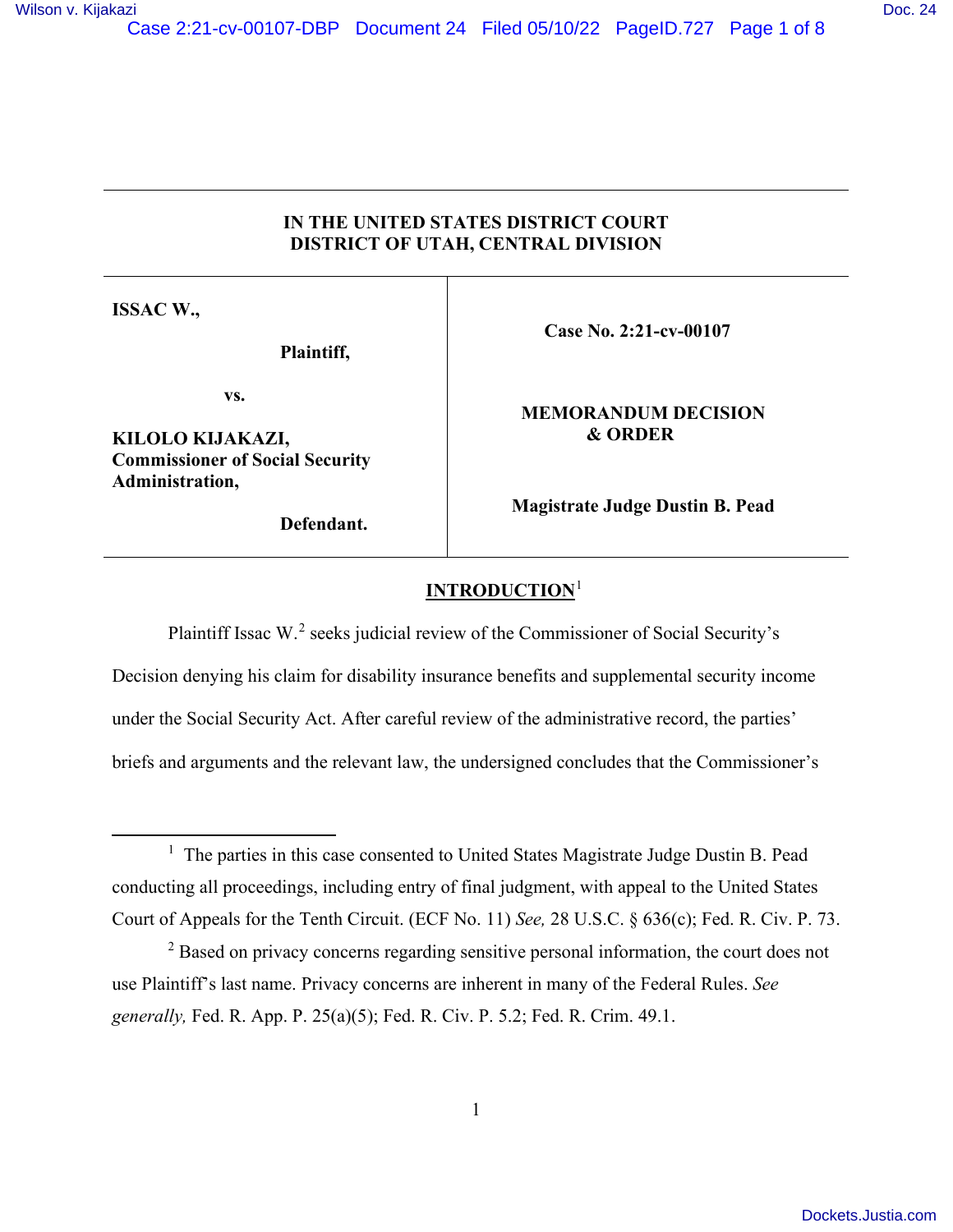ruling is supported by substantial evidence and free of harmful legal error. Accordingly, as set forth herein, the Commissioner's Decision is AFFIRMED.

### **BACKGROUND**

On December 11, 2018, Isaac W. ("Plaintiff") applied for disability insurance benefits and supplemental security income, under Titles II and XVI of the Social Security Act, alleging a disability as of September 21, 2017.<sup>[3](#page-1-0)</sup> (ECF No. 19, Administrative Record Tr.<sup>[4](#page-1-1)</sup> 10, Tr. 63-64, Tr. 252-63.) Plaintiff's claim was denied initially on May 22, 2019, and upon reconsideration on August 30, 2019. (Tr. 151-154, Tr. 155-158, Tr. 160-166.) An administrative hearing was held on July 27, 2020, before Administrative Law Judge ("ALJ") Preston Mitchell after which the ALJ issued an unfavorable written Decision ("Decision") on August 31, 2020. (Tr. 10-19) *See,*  20 C.F.R. § 404.929; 20 C.F.R. § 404.936(c).<sup>[5](#page-1-2)</sup>

Consistent with the five-step sequential evaluation process, the ALJ's Decision" found that Plaintiff had the severe impairments of Schizoaffective disorder, bipolar type and attention

<span id="page-1-0"></span><sup>3</sup> In order to qualify for disability insurance benefits, a claimant must establish a disability on or before his date last insured. *See,* 20 C.F.R. § 404.101; 20 C.F.R. § 404.120; 20 C.F.R. § 404.315; *see also, Potter v Sec'y of Health & Human Servs.,* 905 F.2d 1346, 1348-49 (10th Cir. 1990) ("the relevant analysis is whether the claimant was actually *disabled* prior to the expiration of her insured status") (emphasis in original).

<sup>4</sup> Tr. refers to the transcript of the administrative record before the Court.

<span id="page-1-2"></span><span id="page-1-1"></span> $<sup>5</sup>$  All citations are to the 2020 edition of Part 404 of the Code of Federal Regulations</sup> (C.F.R.) which governs disability claims. Substantially identical provisions in Part 416, which govern SSI claims, are omitted for brevity.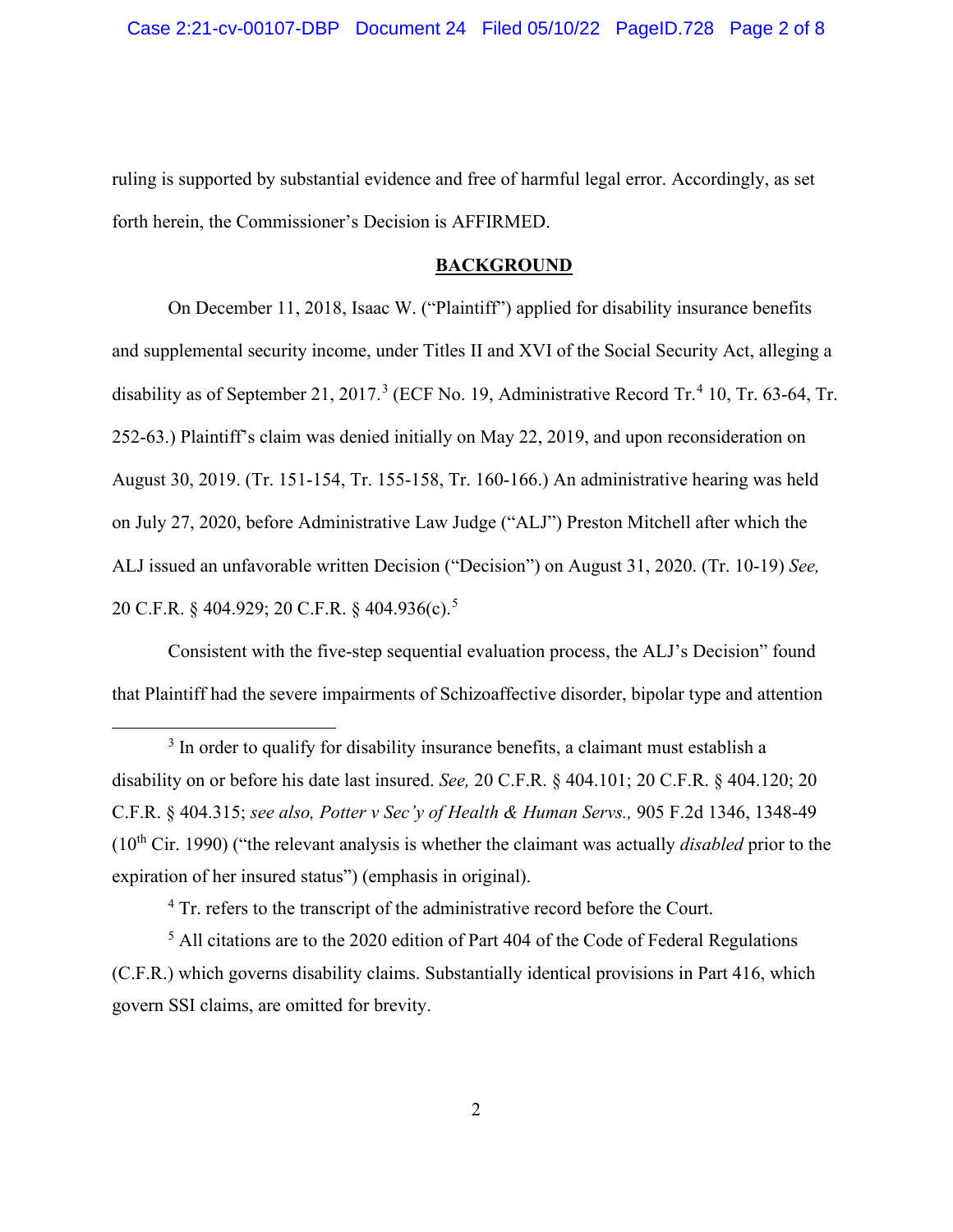deficit/hyperactivity disorder ("ADHD"). *See*, 20 C.F.R. § 404.1520(c); 20 C.F.R. § 416.920 (describing the five-step evaluation process). After determining that Plaintiff's impairment or combination of impairments did not meet or equal a listed impairment, *see* 20 C.F.R. § 404, Subp P. Appx 1, the ALJ concluded that Plaintiff had the Residual Functional Capacity ("RFC") to perform "a full range of work at all exertional levels" but with the following limitations:

> [h]e can have nonconcentrated exposure to industrial hazards. He can only make simple work related judgment and decisions. He can consistently understand, remember, and carry out short and simple instructions. He can have no more than occasional changes in a routine work setting. He can have no more than occasional, superficial contact with the public. He can have occasional contact with coworkers and supervisors.

(Tr. 14.)

At step four, the ALJ reasoned that, because the job did not require the performance of any work-related activities precluded under the RFC, Plaintiff was able to perform his past relevant work as a kitchen helper.[6](#page-2-0) (Tr. 18) *See,* 20 C.F.R. § 404.1565; 20 C.F.R. § 416.965. Based thereon, the ALJ denied the application for disability benefits finding that Plaintiff was not disabled under the Act.

On December 29, 2020, the Appeals Council denied Plaintiff's request for review, making the ALJ's August 31, 2020, Decision the Commissioner's final Decision for purposes of review. (Tr. 1-6) *See,* 20 C.F.R. § 404.981; 20 C.F.R. § 416.1481.

<span id="page-2-0"></span><sup>&</sup>lt;sup>6</sup> See, Dictionary of Occupational Titles 318.687-010, listing Kitchen Helper (SVP2) as medium unskilled work.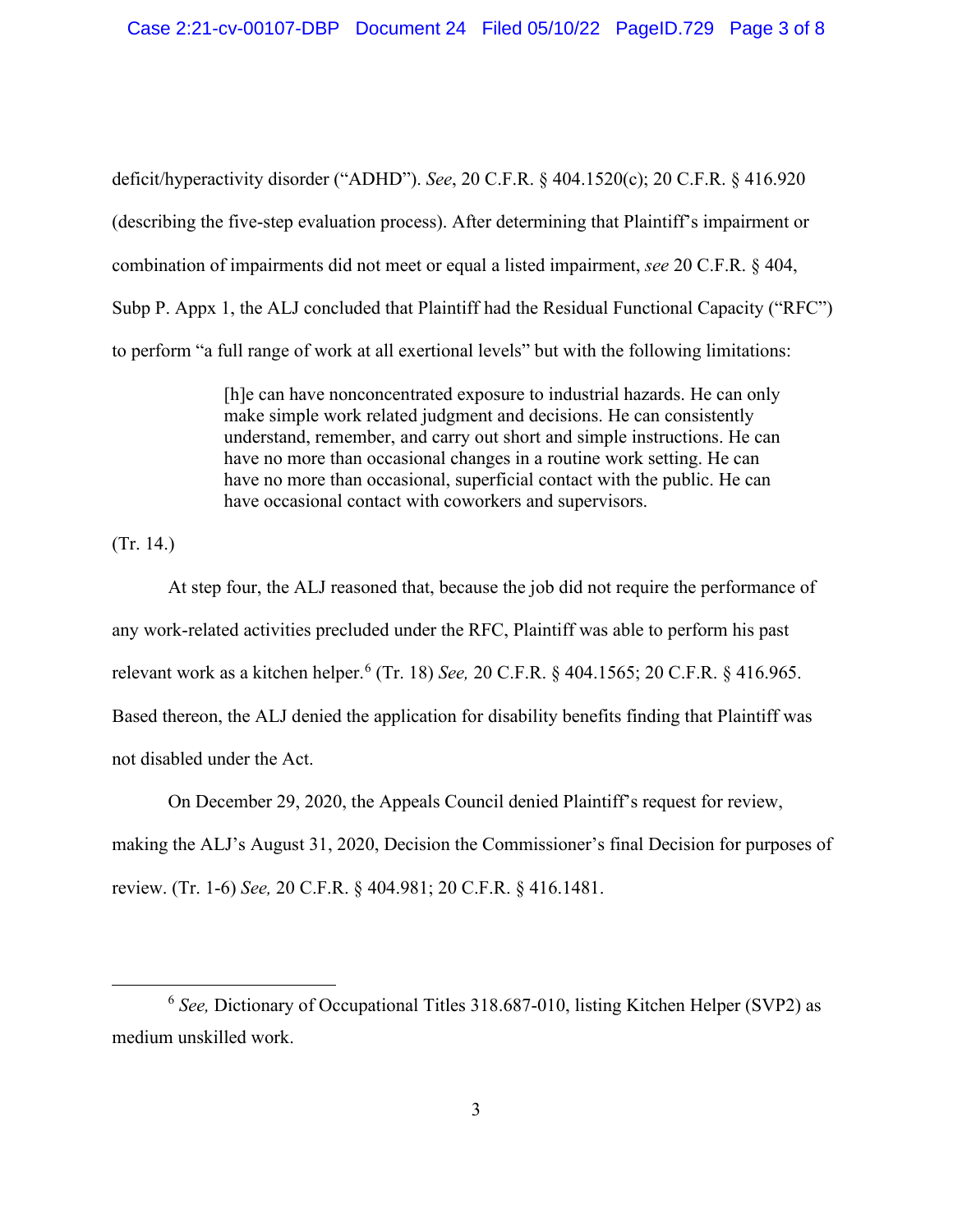Plaintiff's February 23, 2020, appeal to this court followed. (ECF No. 2) *See* 42 U.S.C.  $§$  405(g).

### **LEGAL STANDARD**

The Court reviews the Commissioner's decision to determine whether substantial evidence in the record as a whole supports the factual findings and whether the correct legal standards were applied. *See Lax v. Astrue*, 489 F.3d 1080, 1084 (10th Cir. 2007). In conducting its review, the Court may neither reweigh the evidence nor substitute its judgment for that of the ALJ. *See Hendron v. Colvin, 767 F. 3d 951, 954* (10<sup>th</sup> Cir. 2014).

Substantial evidence review is deferential, and the agency's factual findings are considered "conclusive" if they "are supported by 'substantial evidence.'" *Biestek v. Berryhill*, 139 S. Ct. 1148, 1153, 203 L. Ed. 2d 504, 508 (2019) (*quoting* 42 U.S.C. § 405(g)). As the Supreme Court recently confirmed, the substantial evidence threshold "is not high" and deference should be given to the presiding ALJ "who has seen the hearing up close." *Id.* at 1154, 1157. Substantial evidence is defined as "more than a mere scintilla" and "means—and means only—such relevant evidence as a reasonable mind might accept as adequate to support a conclusion." *Id.* at 1154 (internal quotation omitted).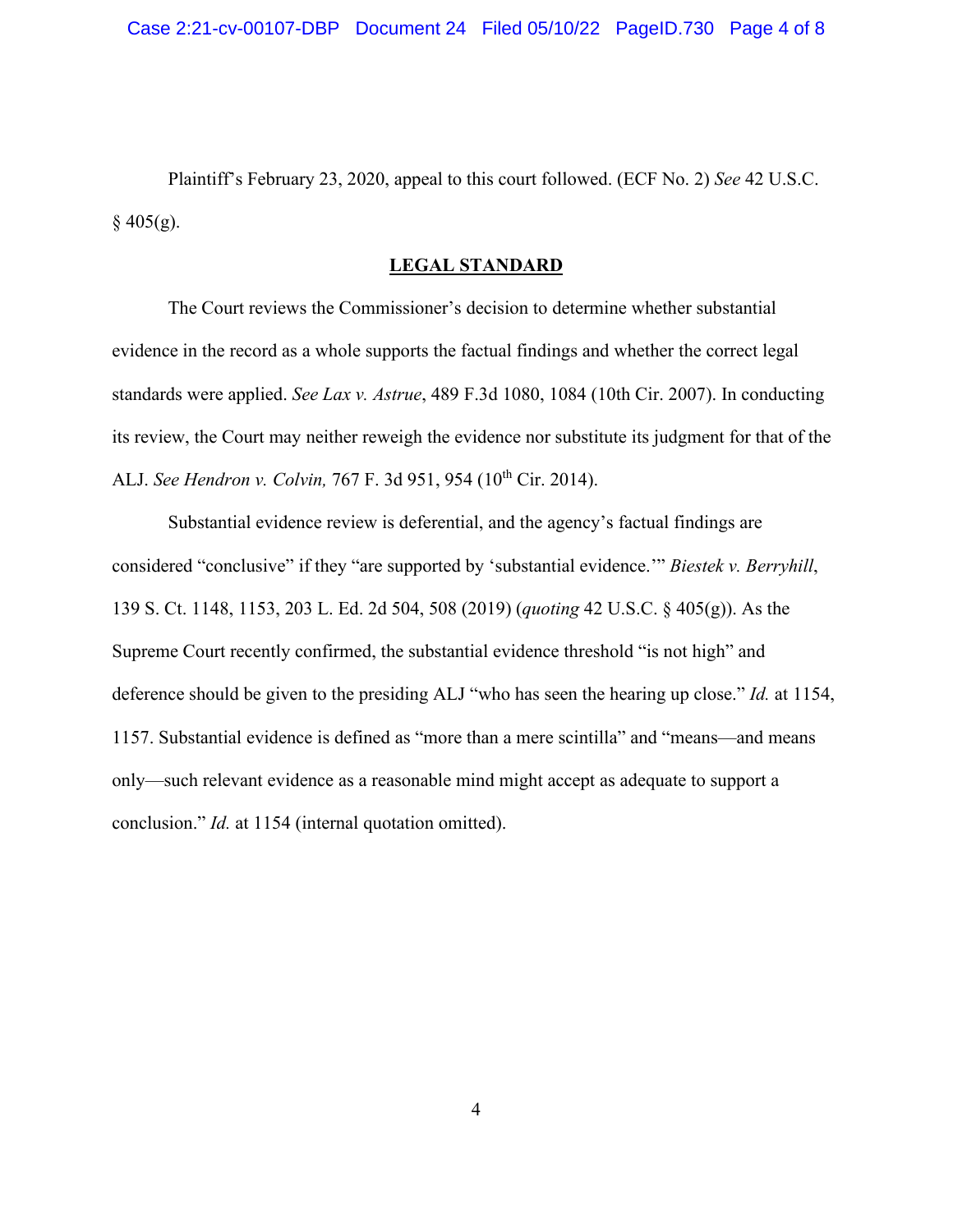### **DISCUSSION**[7](#page-4-0)

Plaintiff raises a single issue on appeal. Specifically, Plaintiff asserts that the RFC failed to consider the ineffectiveness of his medication by only giving "credence to one reported medication side effect---fatigue[,]" but failing to address the "myriad of other side effects" Plaintiff experienced including "nausea, inability to think clearly, weight gain, hypertension, blurry vision, irritability, agitation, anger, lethargy, vertigo, headaches, lack of appetite, and lightheadedness." (ECF No. 19 at 7.) The Commissioner, however, disagrees and asserts that the ALJ thoroughly discussed the evidence of record and considered the side effects of Plaintiff's medication. (ECF No. 23 at 7.)

### **I. The ALJ Reasonably Evaluated Plaintiff's Medications When Assessing Plaintiff's Residual Functional Capacity**

The ALJ reasonably evaluated Plaintiff's medications and side effects when assessing Plaintiff's mental RFC. *See,* 20 C.F.R. § 404.1529(c)(3)(iv). Under the Regulations, when assessing the intensity, persistence and limiting effects of a claimant's symptoms, the ALJ is tasked with consideration of a medication's effectiveness and any related side effects. *See,* 20 C.F.R. § 404.1529(c)(3)(iv) (ALJ considers factors relevant to symptoms, such as pain, including "[t]he type, dosage, effectiveness, and side effects of any medication you take or have taken to

<span id="page-4-0"></span><sup>&</sup>lt;sup>7</sup> The Court's discussion is based upon Plaintiff's Motion for Review of Agency Action and Defendant's Opposition to the Motion. (ECF No. 19; ECF No. 23.) Plaintiff has not filed a Reply Memorandum, and the time within which to do so has expired. (ECF No. 18) *See also,*  DUCivR 7-4.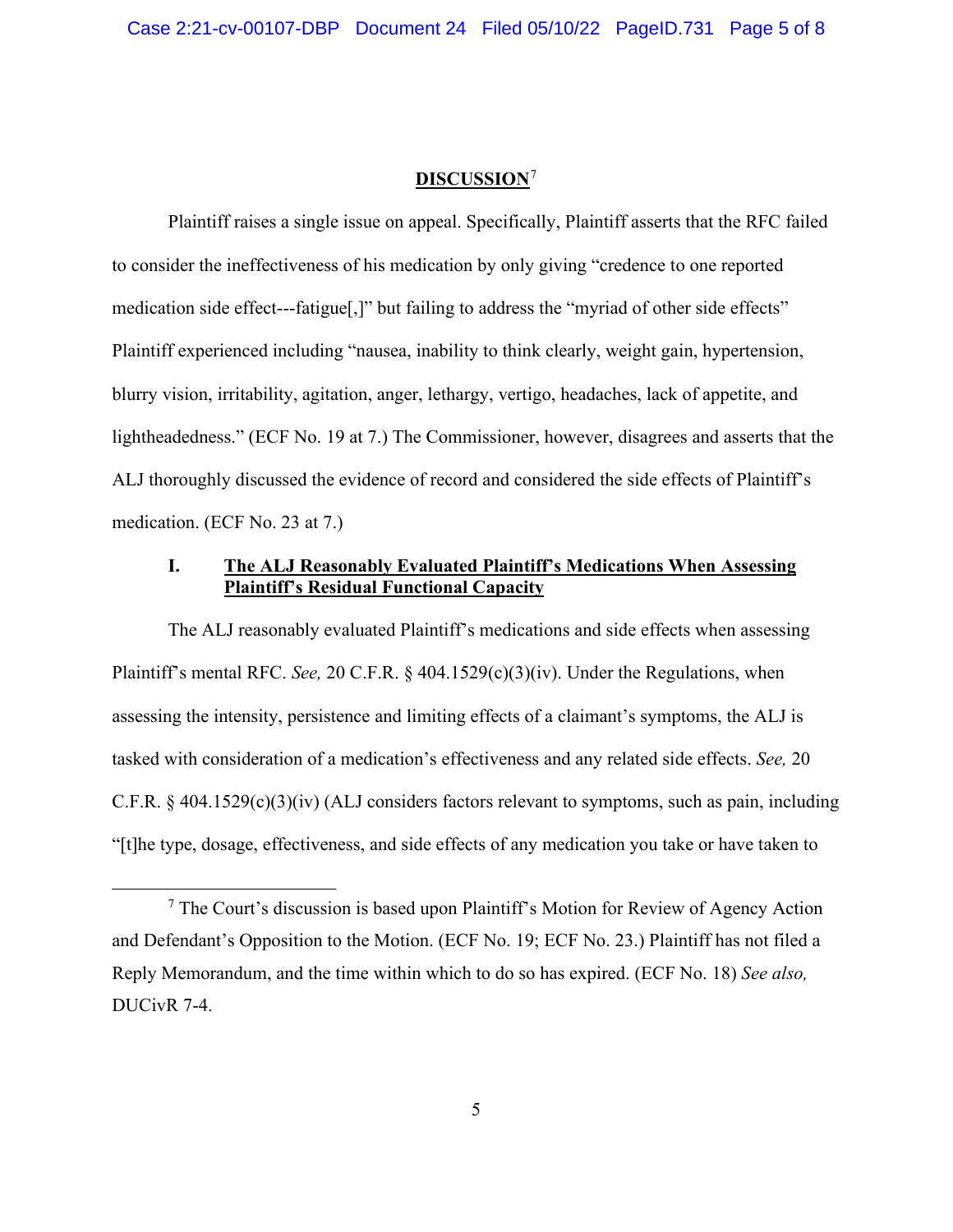alleviate your pain or other symptoms[.]"); 20 C.F.R. § 404.1529(c); *See also Branum v. Barnhart, 385 F.3d 1268, 1273-74, 105 Fed. Appx. 990 (10<sup>th</sup> Cir 2004) (<i>quoting Hargis v. Sullivan*, 945 F.3d 1482, 1489 (10<sup>th</sup> Cir. 1991) (describing several similar factors which should be analyzed)).

When discussing the relevant regulatory factors the ALJ is not, however, required to set forth a formalistic "factor-by-factor" recitation of the evidence. *See, Qualls v. Apfel,* 206 F.3d 1368, 1372 (10<sup>th</sup> Cir. 2000). Rather, the ALJ's discussion is sufficient if it sets forth the evidence that the ALJ relied upon. *Id., see also Davis v. Colvin,* 2016 U.S. Dist. LEXIS 12164, at \*11 (W.D.N.Y. Jan. 31, 2016). Further, a reviewing court should not "upset" the ALJ's subjective symptoms findings if they are "closely and affirmatively linked to substantial evidence and not just a conclusion in the guise of findings." *Xiangyuan Sue Shu v. Commissioner of Social Security,* 2021 U.S. App. LEXIS 19959, at \*12 (10th Cir. 2021) (*citing Cowan v. Astrue,* 552 F.3d 1182, 1190 ( $10^{th}$  Cir. 2008) (internal quotation marks omitted).

In this case, the Decision properly reflects the ALJ's consideration of Plaintiff's medication and side effects and provides an affirmative link to the evidence relied upon as support. First, the Decision summarizes Plaintiff's hearing testimony<sup>[8](#page-5-0)</sup> and, in doing so, the ALJ

<span id="page-5-0"></span><sup>&</sup>lt;sup>8</sup> Plaintiff was represented by counsel at the hearing. As the transcript reflects, counsel did not elicit testimony regarding the other medication side effects that Plaintiff now raises on appeal (e.g., blurry vision, vertigo, weight gain, lack of appetite, hypertension). Indeed, Plaintiff's counsel specifically stated on the record that the ALJ "did a good job, asking most of the questions I had.") (Tr. 57) *See Cowan*, 552 F.3d at 1188 (*citing Hawkins v. Chater,* 113 F.3d 1162, 1167-68) (10<sup>th</sup> Cir. 1997) ("[W]hen the claimant is represented by counsel at the administrative hearing, the ALJ should ordinarily be entitled to rely on the claimant's counsel to structure and present claimant's case in a way that the claimant's claims are adequately explored. (continued . . .)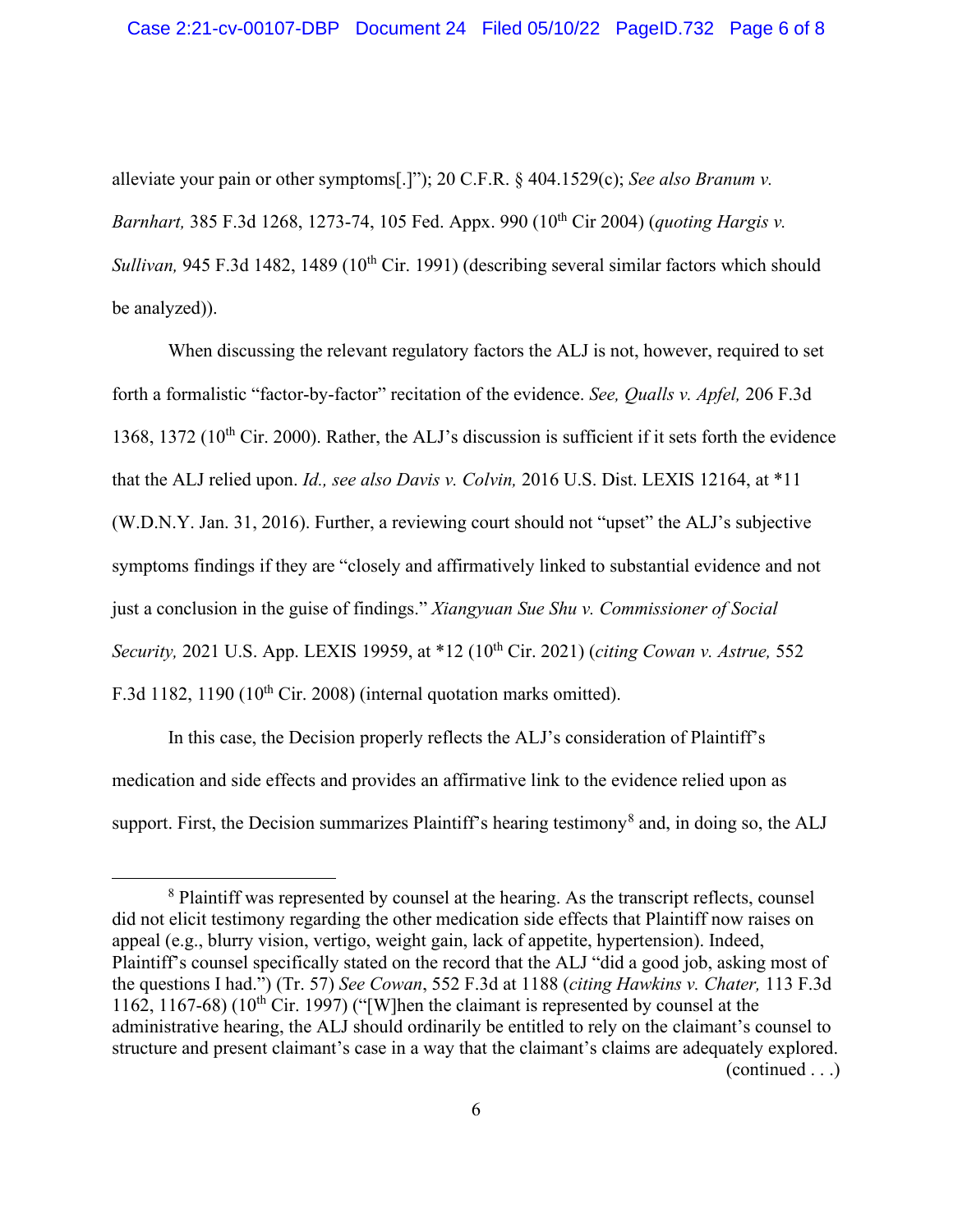demonstrates his consideration of Plaintiff's medication and other side effects:

[Plaintiff] has long period of depression and short episodes of mania. His manic episodes occur every few months. He has psychosis during depression and mania. His sleep is disrupted with mania. The medications stabilize his moods but he feels drowsy with medication. He has had bad side effects with antidepressant medication. The medications help to quiet his hallucinations and delusions; however, he continues to have psychotic symptoms when he is stressed.

(Tr. 15.) The ALJ then utilized Plaintiff's testimony and the medical evidence of record to craft Plaintiff's mental RFC in which, due to the side effects of his medication, the ALJ limited Plaintiff's exposure to industrial hazards. (Tr. 14, Tr. 18.)

Second, the ALJ thoroughly discusses the evidence of record and notes instances where Plaintiff had medication stability, improvement or worsening symptoms. (Tr. 15-17.) For example, the ALJ addresses treatment notes describing Plaintiff's symptoms and examination findings that were consistent with the ability to think clearly---one of the side effects Plaintiff specifically alleges that the ALJ failed to discuss. (*Id.*) As part of that discussion, the ALJ references instances in which Plaintiff denied issues with focus and attention, or claimed worsening ADHD and inattention, and considers exam findings where Plaintiff exhibited tenuous reality orientation, trouble with focus and memory, disorganized and slow speech and mild paranoia. (Tr. 15-17, Tr. 147, Tr. 454-54, Tr. 470, Tr. 475-76, Tr. 509-10, Tr. 515-16, Tr. 545, Tr. 589-90, Tr. 594-95, Tr. 615-16.)

In turn, the ALJ also addresses mood symptoms related to other side effects that Plaintiff

Thus, in a counseled case, the ALJ may ordinarily require counsel to identify the issue or issues requiring further development.")).